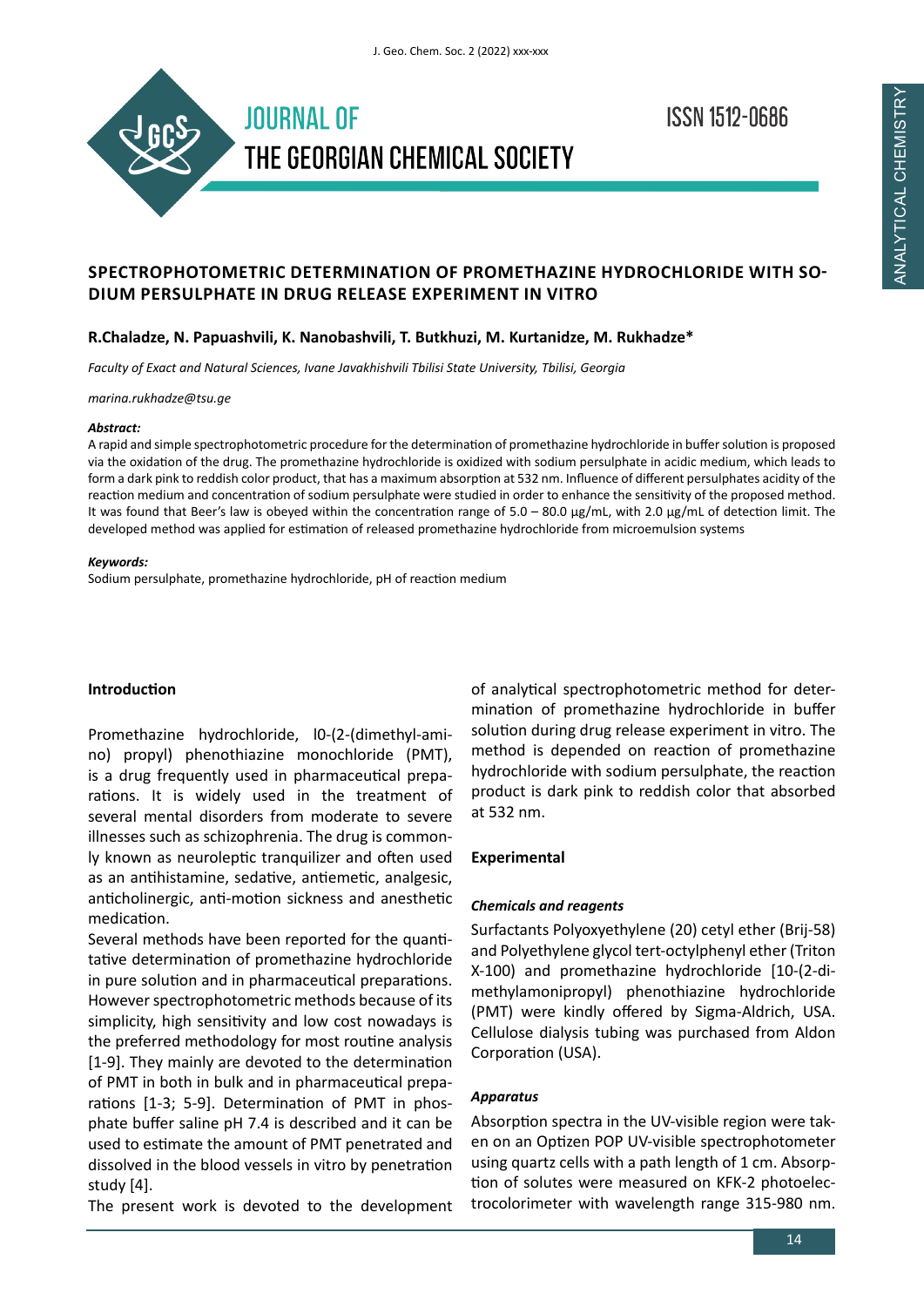Receptor buffer solution was stirred with magnetic stirrer (INTLLAB).

### *Drug release experiment*

The micro emulsion or pure water containing the drug was placed in a dialysis tube made of cellulose (6.4 mm × 10 mm) and immersed into 50 ml of phosphate buffer with pH7.4 (0.0075 M Na2HPO4 and 0.0025 M NaH2PO4 regarding water) at a constant temperature of 30°C. The system was stirred with a magnetic stirrer. Aliquots of 1 ml were taken after 15, 30, 45, 60, 75, 90, 105, 120, 150, 180, 210, 240 min. The same amount of fresh phosphate buffer was added to the receptor solution each time to maintain the dissolution volume.

### *Determination of promethazine hydrochloride*

To each aliquot (1 mL) of promethazine hydrochloride in buffer solution 0.75mL of 1% sodium persulphate was added and then left for half an hour to stabilize the intensity of the pink to reddish color. A dark-pink to reddish color resulted which was diluted up to 10 mL with distilled water. The absorbance of this red solution was measured at 532 nm. The experiment was repeated with different concentrations of promethazine hydrochloride and a calibration curve was plotted. The color reaction obeyed Beer's Law in the concentration range 5-80 μg/mL of promethazine hydrochloride.

### **Results**

### *Influence of different persulphates*

In order to create the optimal conditions necessary for the rapid and quantitative formation of a colored product in a buffer solution (pH 7.4) with maximum stability and sensitivity, various persulphates were applied for the oxidation reaction, e.g. ammonium, sodium and potassium persulphates. It has been established that the maximum color intensity is achieved by treatment with sodium persulphate, while ammonium persulphate does not give stable coloration, and potassium persulphate does not oxidize promethazine at all. To do this, we compared the pH values of solutions of ammonium, sodium, and potassium persulphates in water, in a buffer, and also in a solution of promethazine in a buffer (Figure 1). A significant effect of pH on the color intensity was revealed. The addition of persulphates to the buffer solution increases the pH value (B, Figure 1) of reaction medium compared to their values in water (A, Figure 1). The addition of promethazine (C, Figure 1) to the buffer and oxidizing solution does not change the pH of the reaction medium. As can be seen from

the Figure 1, an optimal pH of 3.0 in the reaction medium for the oxidation of promethazine hydrochloride is created only in the case of adding an oxidizing solution of sodium persulphate to a phosphate buffer solution (pH 7.4).



**Figure 1. Diagram of pH of 1% solution of ammonium (□), sodium () and potassium (▪) persulphates in water (A), buffer (B) and promethazine + buffer solution (C)**

The absorption spectrum of the colored product obtained after oxidation with 1% sodium persulphate solution shows that the absorption maximum is 532 nm (Figure 2).



**Figure 2. Absorption spectrum of the oxidized product (λmax=532 nm).**

The study of the influence of the concentration of sodium persulphate in the oxidizing solution on the optical density showed that the coloring of promethazine hydrochloride was more intense when treated with 1% sodium persulphate solution (Figure 3). The colored product is stable or retains its color for 12 hours at room temperature. The calibration curve is